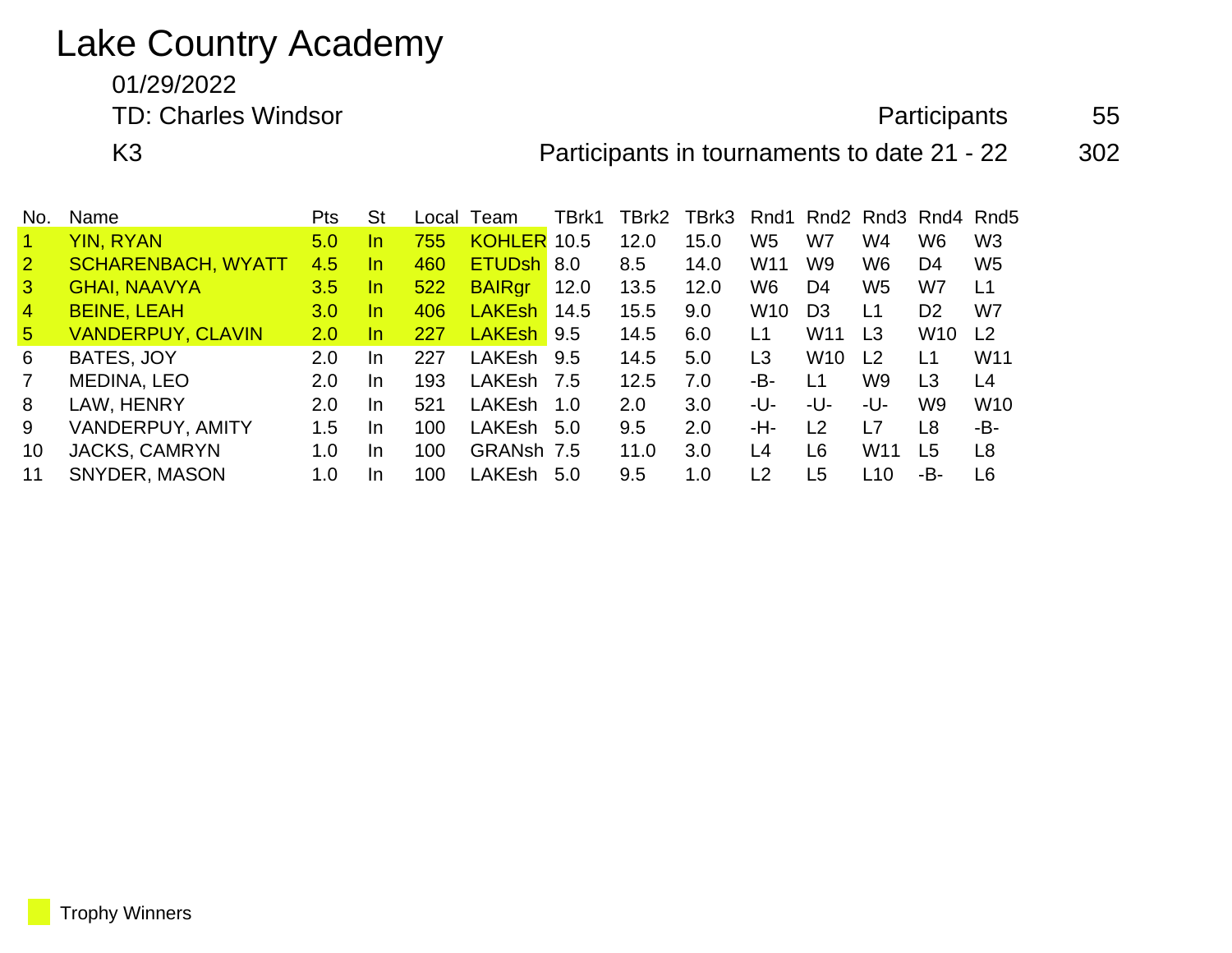#### K6 Individual Standings

| No.            | Name                        | Pts | <b>St</b> | Local | Team          | TBrk1 | TBrk2 | TBrk3 | Rnd1            | Rnd <sub>2</sub> | Rnd3            | Rnd4            | Rnd <sub>5</sub> |
|----------------|-----------------------------|-----|-----------|-------|---------------|-------|-------|-------|-----------------|------------------|-----------------|-----------------|------------------|
| $\mathbf{1}$   | <b>KRENTZ, CARSON</b>       | 4.5 | $\ln$     | 901   | <b>JEFFpo</b> | 14.5  | 16.5  | 13.5  | W17             | <b>W10</b>       | D7              | W <sub>3</sub>  | W <sub>2</sub>   |
| $\overline{2}$ | <b>SCHARENBROCH, COLTON</b> | 4.0 | In.       | 896   | <b>LAKEsh</b> | 16.0  | 17.0  | 14.0  | W22             | W <sub>4</sub>   | W <sub>5</sub>  | W7              | L1               |
| 3              | <b>CANTRALL, REEGAN</b>     | 4.0 | In.       | 912   | LAKEsh        | 14.5  | 17.5  | 13.0  | W <sub>6</sub>  | W11              | W <sub>9</sub>  | L1              | W <sub>10</sub>  |
| $\overline{4}$ | <b>McDONELL, NATHAN</b>     | 4.0 | In.       | 1089  | <b>THORce</b> | 12.0  | 13.5  | 11.0  | W15             | L <sub>2</sub>   | W <sub>21</sub> | W <sub>8</sub>  | W <sub>9</sub>   |
| $\overline{5}$ | <b>FISCHER, VINCENT</b>     | 4.0 | In.       | 872   | HOLYwh 11.0   |       | 13.0  | 12.0  | W14             | W <sub>8</sub>   | L2              | W15             | W16              |
| 6              | ANDIRS, EVAN                | 4.0 | In.       | 707   | <b>JEFFpo</b> | 10.0  | 10.5  | 10.0  | L3              | W16              | W14             | W17             | W23              |
| 7              | TARRA, ELIZABETH            | 3.5 | In.       | 632   | MEQUON10.5    |       | 11.0  | 11.5  | W <sub>25</sub> | W <sub>23</sub>  | D <sub>1</sub>  | L2              | W21              |
| 8              | <b>REYES, MISAEL</b>        | 3.0 | In.       | 631   | LAKEsh 12.5   |       | 13.5  | 9.0   | W24             | L5               | W <sub>20</sub> | L4              | W11              |
| 9              | <b>JACKS, HAYDEN</b>        | 3.0 | In.       | 738   | GRANsh 12.0   |       | 13.5  | 11.0  | W <sub>16</sub> | <b>W18</b>       | L3              | W14             | L4               |
| 10             | RIVERA, GIOVANNI            | 3.0 | In.       | 603   | ETUDsh 12.0   |       | 13.5  | 10.0  | W21             | L1               | W18             | W19             | L3               |
| 11             | HARISH, ISHAAN              | 3.0 | In.       | 650   | <b>WATER</b>  | 11.0  | 12.0  | 10.0  | W19             | L3               | <b>W17</b>      | W22             | L8               |
| 12             | <b>SEITZ, LUCAS</b>         | 2.5 | In.       | 512   | <b>LINCpo</b> | 5.0   | 8.0   | 8.0   | L <sub>18</sub> | W19              | W22             | D <sub>21</sub> | L15              |
| 13             | <b>RICHTER, KEEGAN</b>      | 2.5 | In.       | 354   | HORAsh 4.5    |       | 7.0   | 7.5   | W23             | L14              | L15             | <b>W18</b>      | D <sub>22</sub>  |
| 14             | <b>REYES, CARMEN</b>        | 2.0 | In.       | 465   | LAKEsh        | 11.0  | 15.0  | 5.0   | L <sub>5</sub>  | W13              | L <sub>6</sub>  | L <sub>9</sub>  | W20              |
| 15             | RIVERA, ENZO                | 2.0 | In.       | 460   | <b>LAKEsh</b> | 10.5  | 14.5  | 4.0   | L <sub>4</sub>  | L20              | W <sub>13</sub> | L5              | W <sub>12</sub>  |
| 16             | <b>BLAHNICK, EMMITT</b>     | 2.0 | In.       | 360   | LAKEsh        | 9.5   | 13.5  | 5.0   | L <sub>9</sub>  | L <sub>6</sub>   | W24             | W <sub>20</sub> | L5               |
| 17             | ALEXANDER, JACOB            | 2.0 | In.       | 357   | <b>LAKEsh</b> | 8.5   | 13.0  | 5.0   | L1              | W <sub>25</sub>  | L11             | L <sub>6</sub>  | W24              |
| 18             | <b>VANDERPOY, ALEKS</b>     | 2.0 | In.       | 262   | <b>LAKEsh</b> | 8.0   | 11.0  | 5.0   | W <sub>12</sub> | L9               | L10             | L13             | -B-              |
| 19             | HEWITT, AXTIN               | 2.0 | In.       | 299   | LAKEsh        | 6.5   | 9.5   | 4.0   | L11             | L12              | W23             | L10             | W25              |
| 20             | <b>BURKE, PENNY</b>         | 2.0 | In.       | 219   | GRANsh 6.0    |       | 9.0   | 8.0   | -B-             | <b>W15</b>       | L8              | L16             | L14              |
| 21             | <b>AVINA, LUCCIANO</b>      | 1.5 | In.       | 362   | LAKEsh        | 10.0  | 14.0  | 5.0   | L10             | W24              | L4              | D <sub>12</sub> | L7               |
| 22             | SEGOVIA, MARCELLO           | 1.5 | In.       | 272   | LAKEsh        | 8.0   | 12.0  | 3.5   | L2              | -B-              | L12             | L11             | D <sub>13</sub>  |
| 23             | <b>WESENER, RILEY</b>       | 1.0 | In.       | 357   | LAKEsh        | 8.0   | 12.0  | 1.0   | L13             | L7               | L <sub>19</sub> | -B-             | L <sub>6</sub>   |
| 24             | <b>RUFFIN, LOUIS</b>        | 1.0 | In.       | 161   | <b>JEFFpo</b> | 6.0   | 9.0   | 2.0   | L <sub>8</sub>  | L21              | L16             | W <sub>25</sub> | L17              |
| 25             | <b>SNYDER, NICHOLAS</b>     | 1.0 | In.       | 100   | LAKEsh        | 5.0   | 8.5   | 2.0   | L7              | L17              | -B-             | L24             | L <sub>19</sub>  |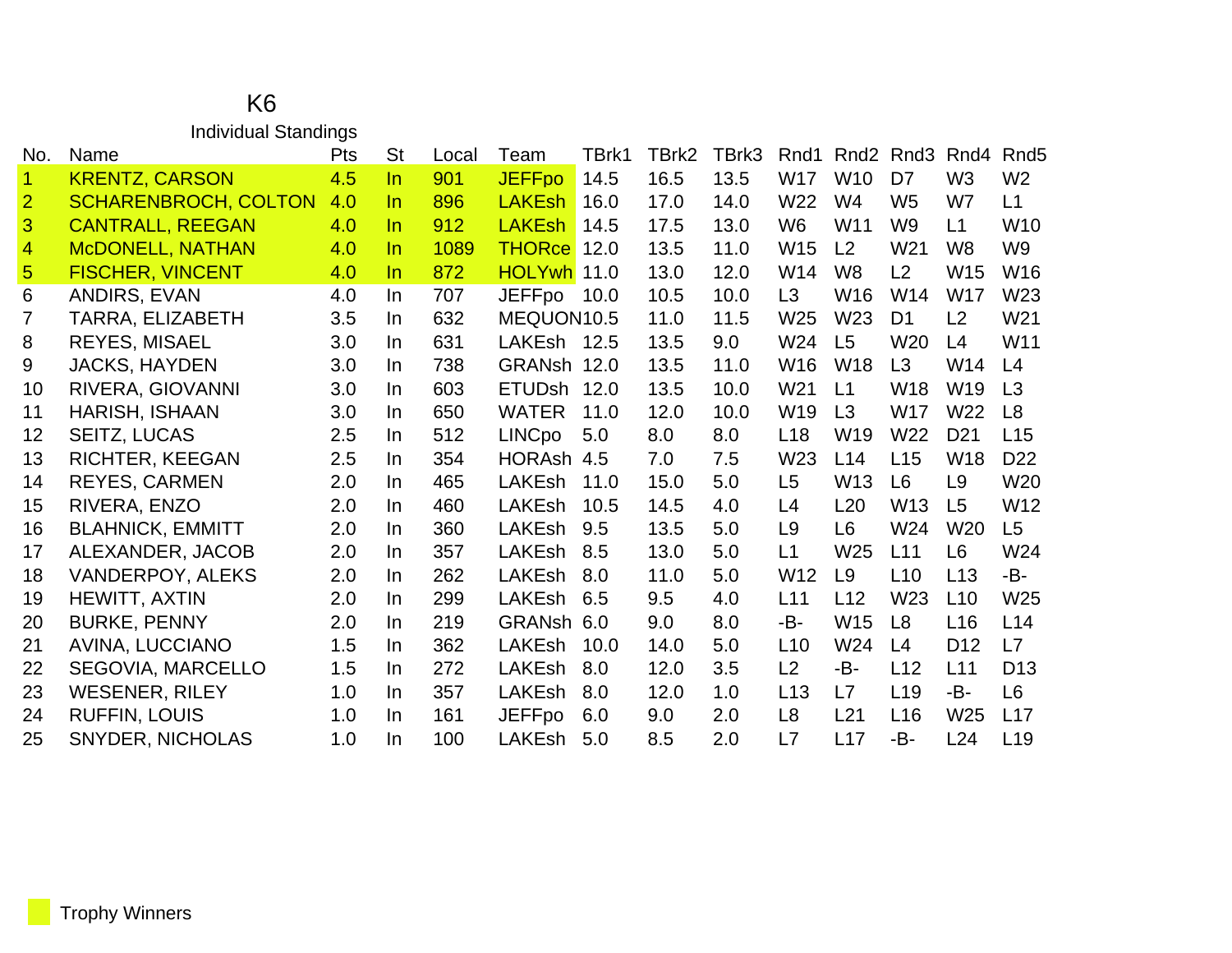|                 | <b>Individual Standings</b> |            |           |       |               |       |       |       |                 |                  |                 |                 |                  |
|-----------------|-----------------------------|------------|-----------|-------|---------------|-------|-------|-------|-----------------|------------------|-----------------|-----------------|------------------|
| No.             | Name                        | <b>Pts</b> | <b>St</b> | Local | Team          | TBrk1 | TBrk2 | TBrk3 | Rnd1            | Rnd <sub>2</sub> | Rnd3            | Rnd4            | Rnd <sub>5</sub> |
| $\mathbf{1}$    | <b>BARRINGTON, QUINN</b>    | 5.0        | $\ln$     | 1337  | <b>HIGHpo</b> | 14.5  | 17.0  | 15.0  | W7              | W <sub>5</sub>   | W <sub>3</sub>  | W <sub>2</sub>  | W4               |
| $\overline{2}$  | <b>GOLDMANN, ZACHARY</b>    | 4.0        | In.       | 1229  | <b>HEARsh</b> | 13.0  | 14.0  | 13.0  | W8              | <b>W18</b>       | W <sub>10</sub> | L1              | W <sub>6</sub>   |
| 3               | <b>MADDINENI, SHISHIR</b>   | 4.0        | $\ln$     | 1097  | <b>THIEfo</b> | 13.0  | 13.0  | 11.0  | -B-             | W <sub>6</sub>   | L1              | W <sub>12</sub> | W <sub>5</sub>   |
| $\overline{4}$  | <b>BURTON, DAVID</b>        | 4.0        | $\ln$     | 1082  | <b>HEARsh</b> | 11.0  | 12.5  | 14.0  | W15             | W11              | W14             | W13             | L1               |
| $\sqrt{5}$      | <b>BURTON, SAMUEL</b>       | 3.0        | In.       | 865   | <b>HEARsh</b> | 12.5  | 14.0  | 10.0  | W12             | L1               | W16             | W <sub>10</sub> | L3               |
| 6               | <b>TARRA, KATERINA</b>      | 3.0        | In.       | 950   | MEQUON11.0    |       | 12.0  | 10.0  | W16             | L3               | <b>W18</b>      | W11             | L <sub>2</sub>   |
| $\overline{7}$  | <b>STEFFEN, ZACH</b>        | 3.0        | In.       | 867   | GREEho 11.0   |       | 11.0  | 6.0   | L1              | -B-              | L13             | W14             | W <sub>10</sub>  |
| 8               | PERKINS, ELLIOT             | 3.0        | In.       | 852   | <b>CHRIsh</b> | 9.5   | 10.5  | 7.0   | L <sub>2</sub>  | W15              | L11             | W18             | W <sub>13</sub>  |
| 9               | <b>JONES, RUTHIE</b>        | 3.0        | In.       | 805   | <b>BAYPsu</b> | 7.5   | 8.5   | 6.0   | L <sub>10</sub> | L12              | W19             | W15             | W <sub>11</sub>  |
| 10 <sup>°</sup> | <b>ENGLISH, JULIA</b>       | 2.0        | In.       | 668   | <b>LAKEsh</b> | 10.5  | 14.5  | 9.0   | W9              | W14              | L <sub>2</sub>  | L <sub>5</sub>  | L7               |
| 11              | <b>BATESOLE, NOAH</b>       | 2.0        | In.       | 633   | <b>JEFFpo</b> | 10.5  | 14.5  | 8.0   | W17             | L4               | W8              | L6              | L <sub>9</sub>   |
| 12              | <b>BURKE, LORELAI</b>       | 2.0        | In.       | 633   | URBAsh 9.5    |       | 13.0  | 7.0   | L5              | W9               | W17             | L <sub>3</sub>  | L14              |
| 13              | ANDERSON, ISAAC             | 2.0        | In.       | 905   | LAKEsh        | 7.5   | 11.5  | 7.0   | L <sub>18</sub> | W <sub>19</sub>  | W7              | L4              | L <sub>8</sub>   |
| 14              | <b>FISCHER, THOMAS</b>      | 2.0        | In.       | 1039  | HOLYwh 7.5    |       | 11.5  | 6.0   | W19             | L10              | L4              | L7              | W12              |
| 15              | <b>HEITZMANN, ALEXIS</b>    | 2.0        | In.       | 661   | LAKEsh        | 7.0   | 11.0  | 3.0   | L4              | L <sub>8</sub>   | -B-             | L <sub>9</sub>  | W19              |
| 16              | <b>GIESE, AUSTIN</b>        | 2.0        | In.       | 559   | <b>JEFFpo</b> | 5.5   | 8.5   | 4.0   | L <sub>6</sub>  | <b>W17</b>       | L5              | L <sub>19</sub> | -B-              |
| 17              | SANTIAGO, GIO               | 2.0        | In.       | 728   | LAKEsh        | 4.5   | 6.5   | 2.0   | L11             | L16              | L12             | -B-             | W18              |
| 18              | <b>BATES, THEA</b>          | 1.0        | In.       | 642   | URBAsh 9.5    |       | 13.5  | 5.0   | W13             | L <sub>2</sub>   | L <sub>6</sub>  | L8              | L17              |
| 19              | <b>JACKS, ISABELLE</b>      | 1.0        | In        | 645   | URBAsh 7.0    |       | 10.0  | 2.0   | L14             | L13              | L9              | W <sub>16</sub> | L15              |

# K12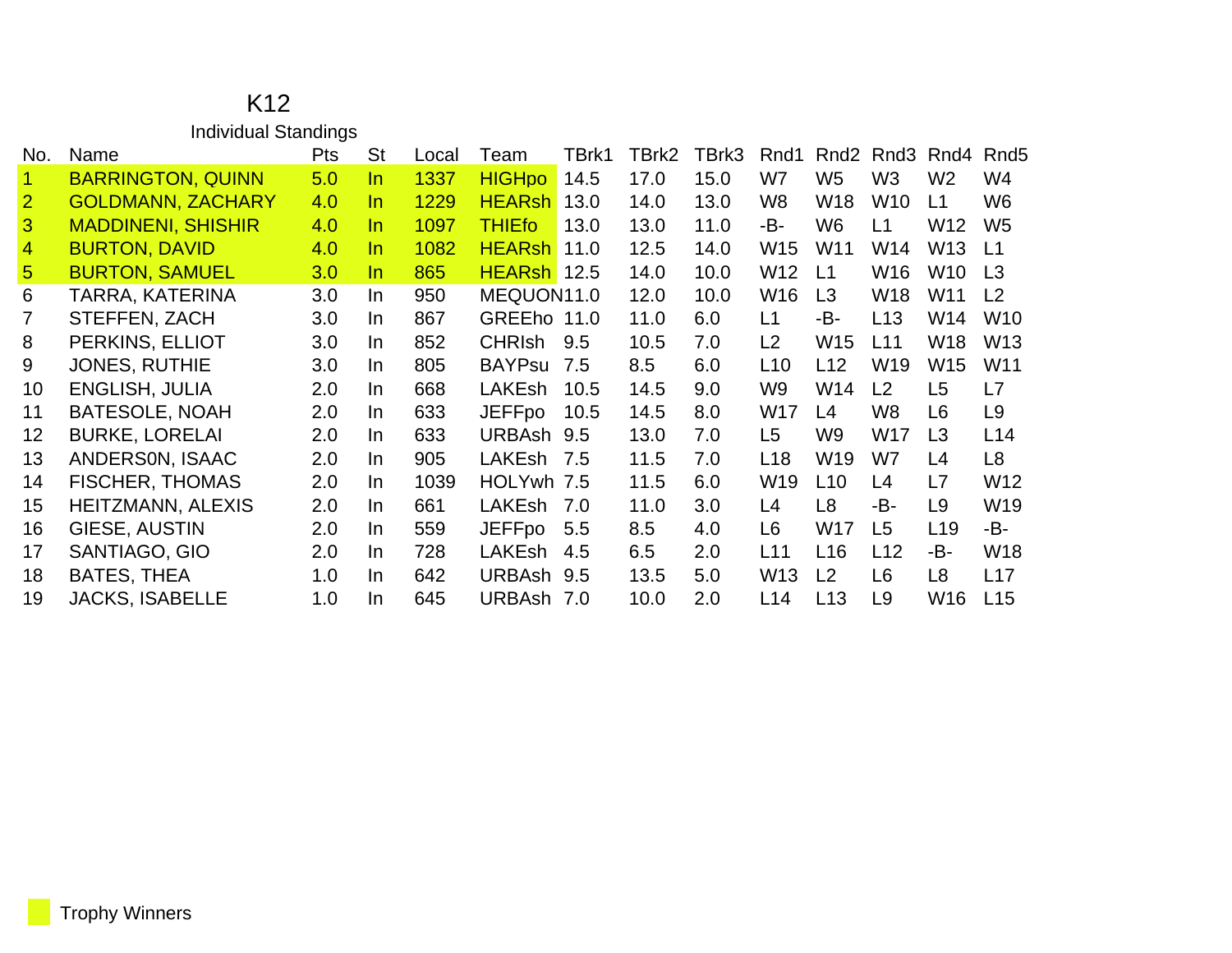|     | K <sub>3</sub>                      |       |      |      |       |      |
|-----|-------------------------------------|-------|------|------|-------|------|
|     | <b>Team Standings</b>               |       |      |      |       |      |
| Plc | Name (Players: Top 4 used)          | Score | Solk | Cum  | CumOp | Med  |
|     |                                     |       |      |      |       |      |
|     | LAKE Country Academy, Sheboygan (7) | 9.0   | 57.0 | 27.0 | 179.0 | 35.0 |
|     | BEINE, LEAH (3.0,406)               |       |      |      |       |      |
|     | VANDERPUY, CLAVIN (2.0,227)         |       |      |      |       |      |
|     | BATES, JOY (2.0,227)                |       |      |      |       |      |
|     | MEDINA, LEO (2.0,193)               |       |      |      |       |      |

Trophy Winners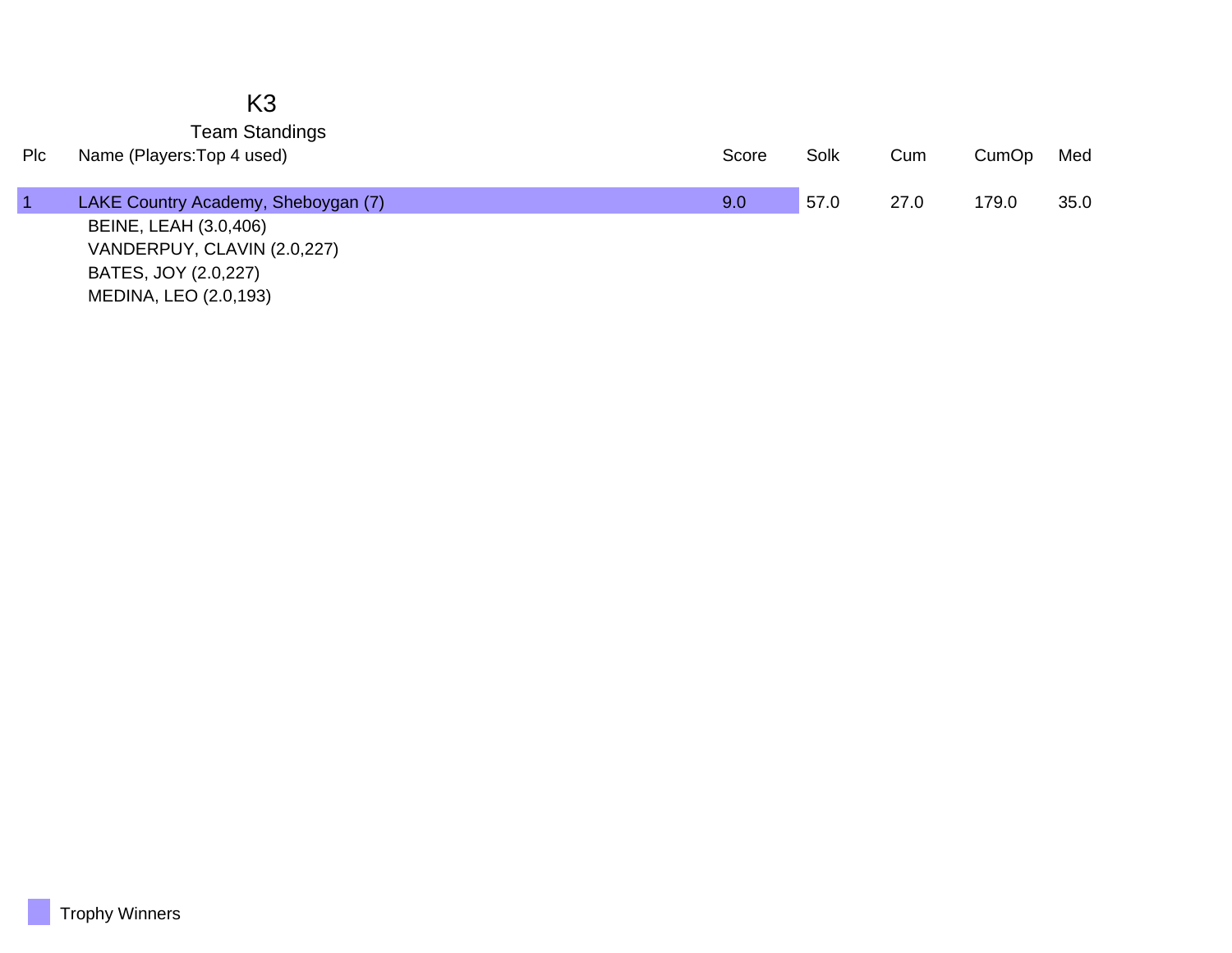### K6

Team Standings

| Plc            | Name (Players: Top 4 used)           | Score | Solk | Cum  | CumOp | Med  |
|----------------|--------------------------------------|-------|------|------|-------|------|
|                |                                      |       |      |      |       |      |
| $\vert$ 1      | LAKE Country Academy, Sheboygan (13) | 13.0  | 63.0 | 41.0 | 197.5 | 39.5 |
|                | CANTRALL, REEGAN (4.0,912)           |       |      |      |       |      |
|                | SCHARENBROCH, COLTON (4.0,896)       |       |      |      |       |      |
|                | <b>REYES, MISAEL (3.0,631)</b>       |       |      |      |       |      |
|                | <b>REYES, CARMEN (2.0,465)</b>       |       |      |      |       |      |
| $\overline{2}$ | THOMAS JEFFERSON MIDDLE SCHOOL, (3)  | 9.5   | 36.0 | 25.5 | 108.5 | 22.0 |
|                | KRENTZ, CARSON (4.5,901)             |       |      |      |       |      |
|                | ANDIRS, EVAN (4.0,707)               |       |      |      |       |      |
|                | <b>RUFFIN, LOUIS (1.0,161)</b>       |       |      |      |       |      |
| $\overline{3}$ | Grant Elementary, Sheboygan (2)      | 5.0   | 22.5 | 19.0 | 62.0  | 14.0 |
|                | <b>JACKS, HAYDEN (3.0,738)</b>       |       |      |      |       |      |
|                | <b>BURKE, PENNY (2.0,219)</b>        |       |      |      |       |      |